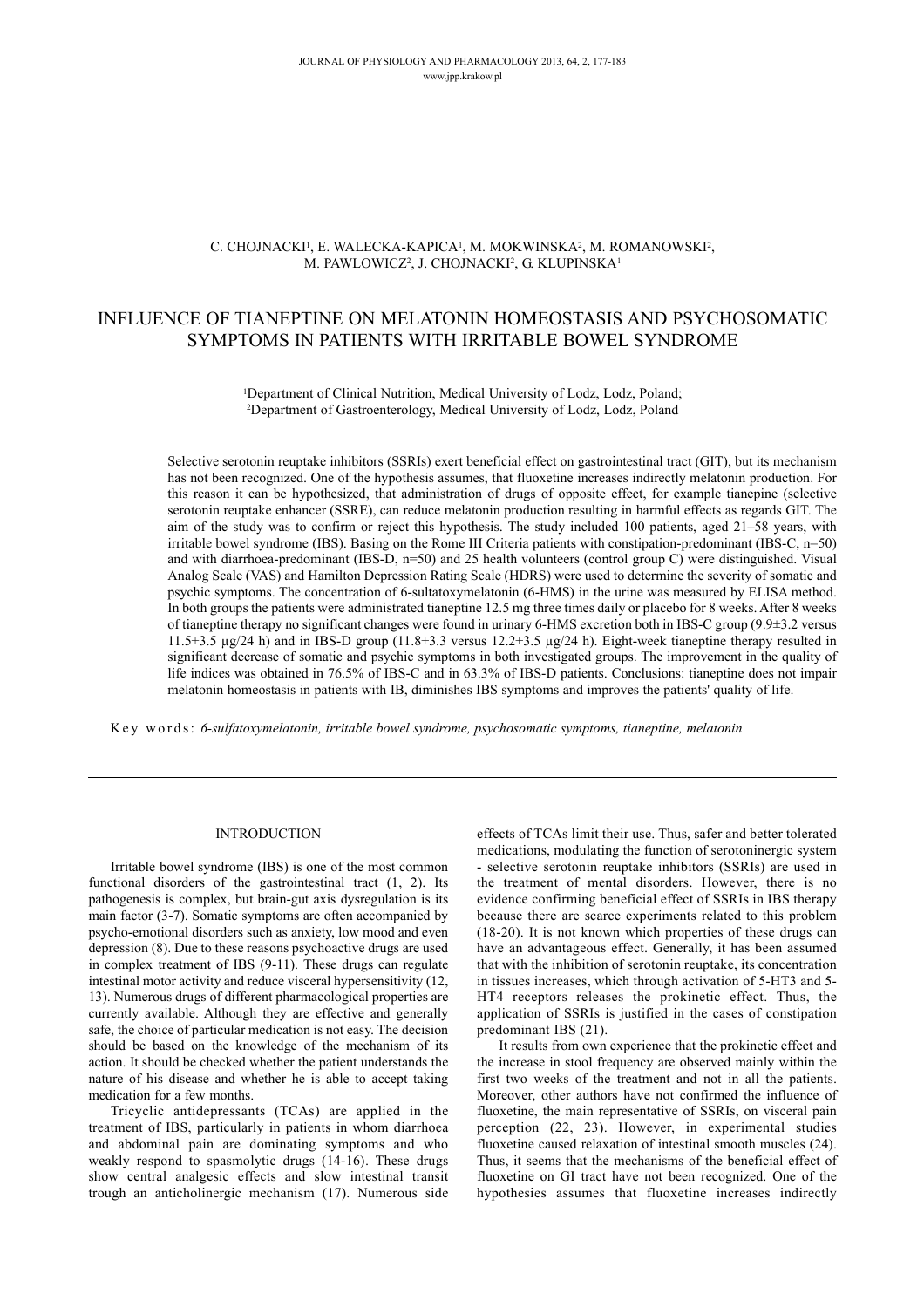melatonin production by increasing the serotonin concentration in tissues and blood (25). Serotonin is the precursor of melatonin. Both neuromodulators are secreted in large amounts in the GI tract by enterochromaffin cells (26). Melatonin displays wide range of properties and wide spectrum of action, including antioxidant (27), enteroprotective (28), antiinflammatory (29) and spasmolytic (30-35). It also affects mental sphere and is applied in the treatment of sleep disorders and its analogs (agomelatine) in depression therapy (36, 37). All these properties are used successfully in the treatment of IBS (38-41). Serotonin is a substrate for melatonin synthesis. Changes in serotonin catabolism caused by SSRI or SSRE play a key role in melatonin homeostasis, especially for subjects permanently managed with. Understanding of the way and intensity of these changes has cognitive and practical value. Assuming "melatonin" mechanism of SSRIs action, it can be supposed that administration of medication of opposite effect, as tianeptine, that means selective serotonin reuptake enhancers (SSREs), can reduce melatonin production resulting in disadvantageous effects as regards GI tract. This hypothesis requires either confirmation or rejection because drugs from this group are more commonly used in the medical practice of physicians of different specialty.

The aim of the study was to assess the effect of tianeptine on urinary 6-HMS excretion and on the somatic and psychic symptoms in patients with irritable bowel syndrome.

## MATERIAL AND METHODS

#### *Patients*

All the patients received thorough information concerning the study and they signed the written consent prior to any actions. The study was also approved by the Ethics Committee of the Medical University of Lodz (RNN 238/05/KB).

The study included 100 patients, aged 21-58 years, with irritable bowel syndrome (IBS) and 25 healthy volunteers, aged 23-55 years (control group C). Basing on the Rome III Criteria patients with constipation-predominant (IBS-C; group I, n=50) and with diarrhoea-predominant (IBS-D; group II; n=50) were distinguished. The criteria of inclusion comprised the duration of symptoms, minimum 12 months and no permanent improvement after spasmolytic, prokinetic and anti-diarrhoea therapy. The severity of main somatic symptoms (visceral pain, abdominal bloating, stool frequency) was estimated with Visual Analog Scale (VAS; 1–10 points). The mental state of the patients was also evaluated. Hamilton Depression Rating Scale was used to determine the severity of depression with the following scoring: 0–7 - no depression; 8–12 - mild; 13–17 - moderate; 18–29 severe; >30 - very severe. Only patients with mild depression were qualified for the study.

In all the subjects enrolled in the study, the endoscopy examinations of the upper and lower part of the gastrointestinal tract were performed, histopathology of the colon mucosa was obtained, abdominal ultrasound was performed as well as the laboratory tests: the blood cell count, CRP, glucose, electrolytes, bilirubin, urea, creatinine, cholesterol, triglycerides, thyrosine and activity of the following enzymes: aspartate aminotransferase (AST), alanine aminotransferase (ALT), gamma-glutamyl transpeptidase (GGTP), alkaline phosphatase (ALP), amylase and lipase.

In patients with IBS-D, additionally, parasitological and bacteriological stool examinations, biopsy and histopathological analysis of the small bowel mucosa were performed. Patients with organic, metabolic and psychiatric diseases as well as on any long-standing pharmacological treatment and cigarette smokers were excluded from the study.

Seven days prior the evaluations all the medications were withdrawn and the same diet was recommended in all the patients, particularly with a similar daily amount of products rich in L-tryptophan. On the day of the study the subjects remained in the room with only red light in the hours from 9.00 p.m. till 7.00 a.m. and the same liquid diet was administered (Nutridrinks, Nutricia) in the amount of  $3 \times 400$  ml of the caloric value - 1800 kcal and 1500 ml of the isotonic still water. At the same time the 24-hour urine collection was performed. Urine was kept at +4°C. Immediately after the end of 24-hour urine collection the volume of urine was measured, centrifuged and the samples were frozen at –70°C. The concentration of 6-HMS in the urine was measured by ELISA method applying IBL antibodies (RE-54031, Immunological Laboratories) and Expert 99 MicroWin 2000 reader (Biogenet). The obtained results were converted from µg/ml to µg/24 h.



*Fig. 1.* The mean value of urinary 6 sulfatoxymelatonin (6-HMS) excretion in healthy subjects  $(C; n=25; 11.4\pm3.0)$ µg/24 h) and patients with constipation predominant irritable bowel syndrome (IBS-C; n=50;  $9.4 \pm 2.5$  µg/24 h) and with diarrhoea - predominant irritable bowel syndrome (IBS-D; n=50;  $12.7\pm5.0 \text{ }\mu\text{g}/24 \text{ h}$ ; \* p<0.05.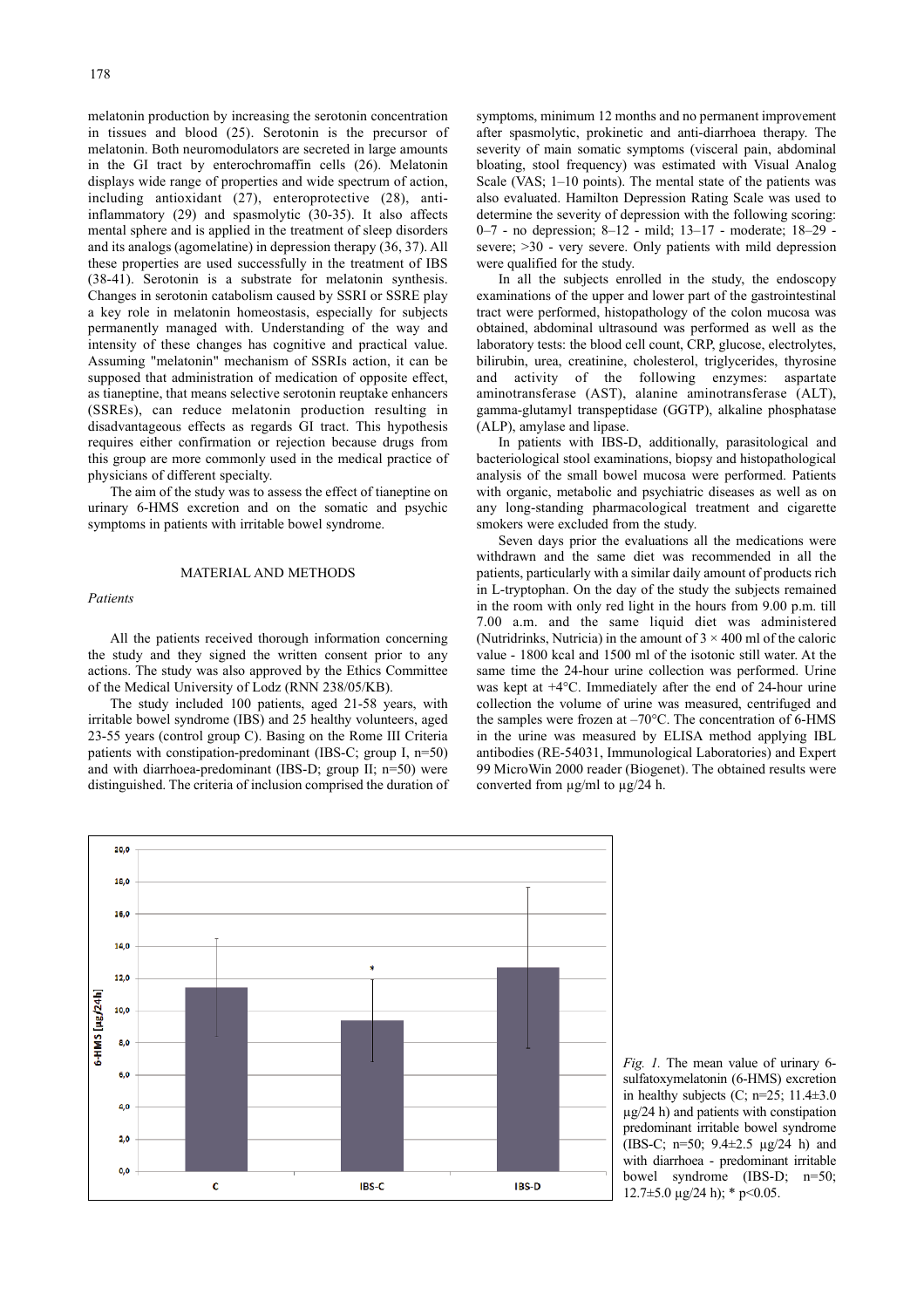#### *Study design and procedures*

After screening procedures the patients were randomly allotted into groups of 25 subjects each (subgroup a and b). In both groups the patients were administrated tianeptine (12.5 mg) or placebo there times a day after meals for 8 weeks. The severity of somatic and psychic IBS symptoms was estimated before and after the treatment.

Moreover, global IBS symptoms withdrawal, drug tolerance and adverse effects were assessed with the use of own questionnaires and the quality of life with modified IQOLASF-36v2-Polish 2004 questionnaire. After 8 weeks procedure with tianeptine was confirmed until 6 months and followed by next 6 months.

#### *Statistical analysis*

The data are presented as mean value ±S.D. Categorical variables were compared with Chi-square test. Continuous

variable were compared with Student s t-test (between tianeptine and placebo group) with the paired t-test (baseline versus 8 weeks treatment in each group) and a multivariate analysis. All statistical analysis was performed using STATISTICA v. 9.0 package.

## RESULTS

Twenty four-hour urinary 6-hydroxymelatonin sulfate (6- HMS) excretion in healthy subjects was 11.4±3.0 g/24 h (*Fig. 1*). In the group of IBS-D patients it was similar -  $12.7 \pm 5.0$   $\mu$ g/24 h (p>0.05). However, in the group of IBS-C patients the excretion of this metabolite was significantly lower  $-9.4 \pm 2.5$   $\mu$ g/24 h  $(p<0.05)$ .

After 8 weeks of tianeptine therapy no significant changes were found in urinary 6-HMS excretion both in IBS-C group (9.9±3.2 versus 11.5±3.5 µg/24 h) (*Fig. 2*) and in IBS-D group ( $11.8\pm3.3$  versus  $12.2\pm3.5$  µg/24 h). No significant changes were noted after placebo administration (*Fig. 3*).

*Fig. 2.* The mean value of urinary 6 sulfatoxymelatonin (6-HMS) excretion in patients with constipation predominant irritable bowel syndrome (IBS-C) before and after tianeptine (Group Ia; n=25; 9.4±3.2 and 11.5±3.5 µg/24 h) versus before and after placebo administration (Group Ib; n=25; 8.7±1.4 and 8.8±1.1 µg/24 h); there are no significant differences.





*Fig. 3.* The mean value of urinary 6 sulfatoxymelatonin (6-HMS) excretion in patients with diarrhoea predominant irritable bowel syndrome (IBS-D) before and after tianeptine (Group IIa; n=25; 11.8±3.3 and 12.2 $\pm$ 3.5  $\mu$ g/24 h) versus before and after placebo administration (Group IIb; n=25; 13.3±6.1 and 12.7±5.5 µg/24 h); there are no significant differences.

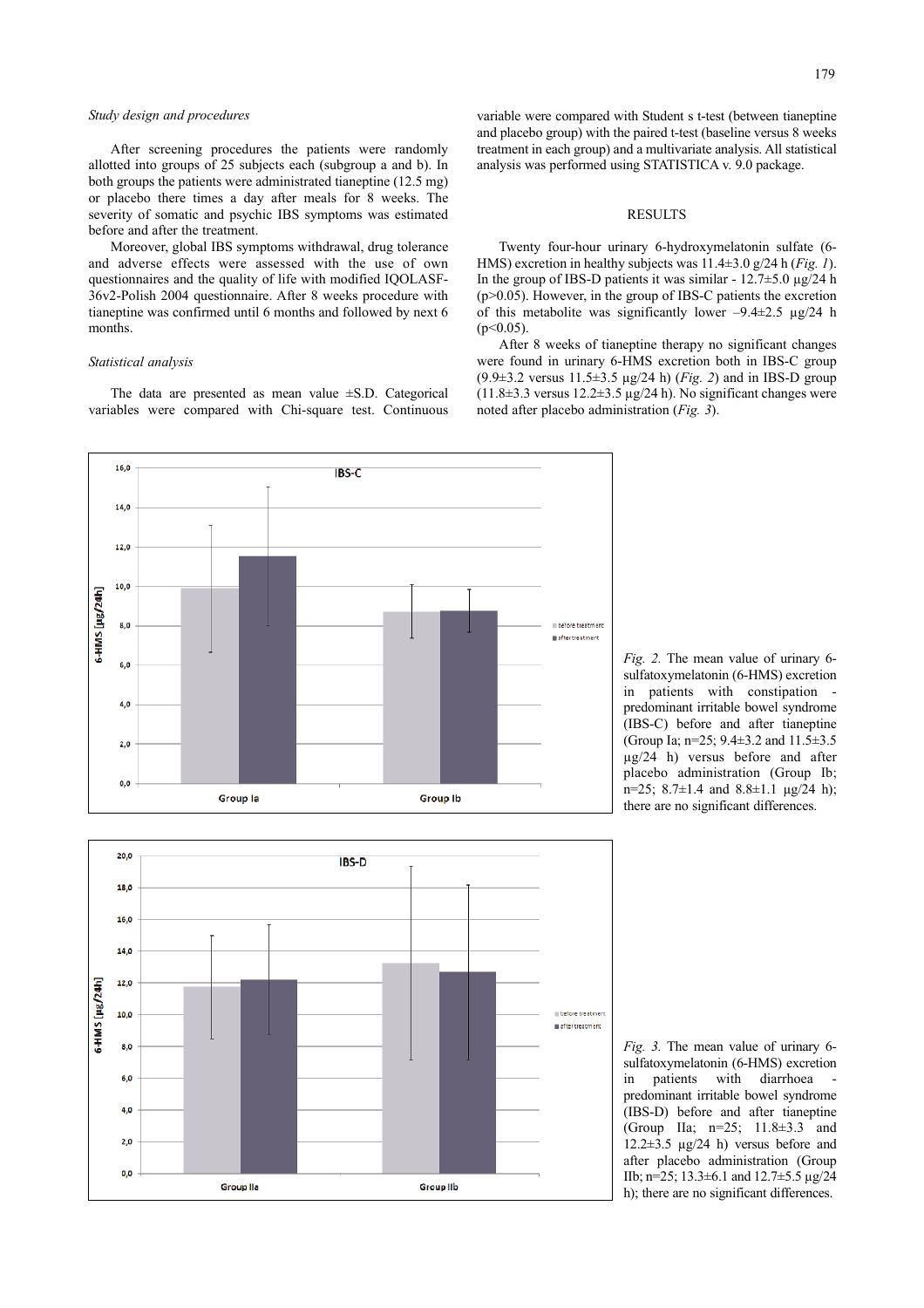

*Fig. 4.* Improvement of somatic symptoms in patients with constipation predominant irritable bowel syndrome (IBS-C) before and after tianeptine (Group Ia; n=25; 7.8±2.1 and 5.6±1.8) versus before and after placebo administration (Group Ib;  $n=25$ ; 5.1 $\pm$ 1.5 and 4.8 $\pm$ 1.4); \*\* p<0.01.



*Fig. 5.* Improvement of somatic symptoms in patients with diarrhoea predominant irritable bowel syndrome (IBS-D) before and after tianeptine (Group IIa; n=25; 8.2±1.3 and 6.7±2.0) versus before and after placebo administration (Group IIb; n=25; 6.7 $\pm$ 1.6 and 6.4 $\pm$ 1.7); there are no significant differences.

*Table 1.* Mean values (mean  $\pm$ S.D.) of biological parameters in subjects enrolled in the study. ALP - alkaline phosphatase; ALT - alanine aminotransferase; AST - aspartate aminotransferase; CRP - C-reactive protein; GFR glomerular filtration rate; GGTP - gamma-glutamyltransferase.

|                     | <b>Healthy subjects</b> | $IBS-C$            | <b>IBS-D</b>     |
|---------------------|-------------------------|--------------------|------------------|
|                     | $n = 25$                | $n = 50$           | $n = 50$         |
| Age [years]         | $34.1 \pm 9.3$          | $36.9 \pm 11.4$    | $37.0 \pm 12.6$  |
| Sex(F,M)            | $M=11$<br>$F=14$        | $M=19$<br>$F = 31$ | $F=29$<br>$M=21$ |
| Albumin [g/dl]      | $5.5 \pm 0.6$           | $5.4 \pm 0.3$      | $5.2 \pm 0.4$    |
| ALP [u/L]           | $36.9 \pm 9.2$          | $34.6 \pm 7.0$     | $37.8 \pm 10.1$  |
| $ALT$ [u/L]         | $23.3 \pm 7.2$          | $21.4\pm 6.5$      | $24.6 \pm 7.0$   |
| AST [u/L]           | $21.5\pm4.9$            | $20.6 \pm 3.8$     | $23.0 \pm 5.1$   |
| Bilirubin [mg/dl]   | $0.7 \pm 0.3$           | $0.7 \pm 0.2$      | $0.9 \pm 0.3$    |
| $CRP$ [mg/dl]       | $1.1 \pm 0.4$           | $0.9 \pm 0.6$      | $1.6 \pm 1.1$    |
| <b>GFR</b> [ml/min] | $109.2 \pm 10.1$        | $112.4 \pm 11.0$   | $116.0 \pm 12.6$ |
| GGTP [u/L]          | $25.4\pm 6.3$           | $26.8 \pm 5.4$     | $27.1 \pm 4.8$   |
| Hemoglobin [g/dl]   | $13.4 \pm 0.6$          | $13.6 \pm 0.5$     | $13.1 \pm 0.8$   |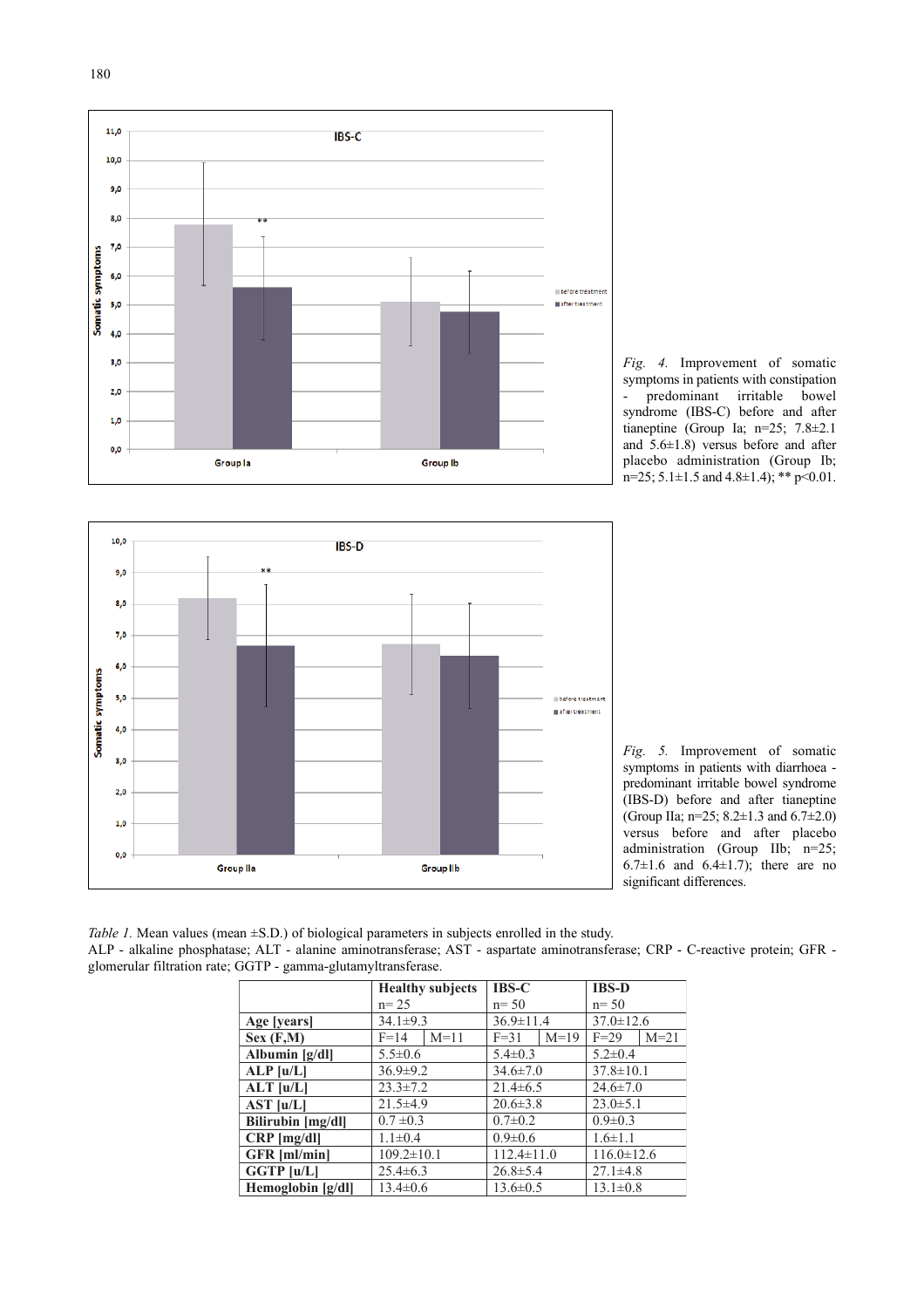Eight-week tianeptine therapy resulted in significant decrease of somatic symptoms in both investigated groups. The index of symptoms decreased in the group of IBS-C patients from 7.8±2.1 to 5.6±1.8 (p<0.01) (*Fig. 4*), whereas in IBS-D group from  $8.2 \pm 1.3$  to  $6.7 \pm 2.0$  ( $p < 0.01$ ) (*Fig. 5*). Compared to placebo, tianeptine improves abdominal symptoms effectively in both groups: IBS-C  $\chi^2 = 6.096$  (p<0.01); IBS-D  $\chi^2 = 4.023$ (p<0.05). Similarly we noted improvement of psychic symptoms index in the IBS-C patients from  $9.4 \pm 3.2$  to  $7.3 \pm 2.7$  (p<0.05) and in IBS-D group from  $8.9 \pm 3.0$  to  $7.6 \pm 2.3$  (p $>0.05$ ).

Most of the patients (82.6%) admitted that tianeptine therapy was beneficial; similar opinion was presented only by 23.8% patients using placebo; these differences are statistically significant (p<0.001).

The improvement in the quality of life indices was obtained in 76.5% of IBS-C and in 63.3% of IBS-D patients. The quality of life deteriorated after placebo in these groups, respectively, in 21.6% and 16.9% of patients ( $p$ <0.001). In general, tianeptine was well tolerated and adverse effects of low intensity appeared in 16 of 50 treated patients (26.6%). Headaches and dizziness were reported by 6 patients after 2 weeks of the therapy, oral dryness by 5, feeling of excessive fatigue by 3 and sleep disorders by 2 patients.

Generally, it can be stated that tianeptine does not interfere with melatonin secretion and metabolism in IBS patients. It has a beneficial effect on the clinical picture of this syndrome. It decreases both, psychoemotional and somatic symptoms, and improves the patients' quality of life.

## DISCUSSION

Tianeptine is used mainly as antidepressant and its efficacy is comparable with that of SSRIs (42-46). Its main mechanism of action lies in the stimulation of serotonin reuptake by, among others, neurons and blood platelets and probably also by enterocytes (14); it does not affect noradrenaline and dopamine reuptake nor serotoninergic, noradrenergic, dopaminergic or cholinergic receptors (47). However, it was found to decrease significantly blood serotonin level with simultaneous increase of blood dopamine and platelet serotonin concentration (48). Tianeptine elicits inhibitory effect on the function of hypothalamic-pituitary-adrenal axis that controls reactions to stress (49-51). This medication has no effect on vital physiological parameters such as pulse, arterial blood pressure or body weight (52). It does not interact with other drugs and its discontinuation is not associated with the onset of symptoms of abstinence (44, 53). All this encourages the use of tianeptine in psychosomatic diseases. In our earlier studies trianeptine was demonstrated to elicit beneficial effect on the somatic state of patients with ulcerative colitis (54, 55). Sohn *et al.* (56), in randomized, multicenter studies including 228 patients with diarrhoea-predominant IBS, proved similar therapeutic efficacy of tianeptine as compared to amitriptyline.

Reduction of symptoms such as abdominal pain and stool frequency the authors associated with the drop in serotonin level. In the presented our study positive treatment results were obtained both in constipation- and diarrhoea-predominant IBS. This result may be associated with anxiety-relieving and antidepressive effect but it does not exclude the role of melatonin in this process. It is important to note that tianeptine (despite the fears and theoretical assumptions) did not decrease melatonin production in any of the patient groups. Relatively high values of 24-hour urinary 6-hydroxymelatonin sulphate excretion prove that. This parameter is recognized to be a universal exponent of melatonin secretion and metabolism in an organism (57, 58). Thus, enhanced serotonin reuptake does not affect significantly melatonin production. Most probably secretion of this indoleamine is conditioned by the number of enterochromaffin cells and expression of enzymes taking part in this synthesis (59).

Bolton *et al.* (60) investigated the effect of tianeptine on gastrointestinal motility of isolated rat stomach and colon. They found out that tianeptine inhibited contractions of both organs and this activity was not diminished by SSRI and NSRI group drugs. Relaxing effect of tianeptine might be associated with the increased blood level of dopamine and decreased blood level of serotonin (61). Serotonin enhances acetycholine release *via* 5HT3 and 5HT4 receptors which causes smooth muscles contractions; tianeptine prevents that and this property has been used in the treatment of asthma (62). Cytoprotective effect of tianeptine was demonstrated in experimental studies with the use of indomethacin (62). Tianeptine, enhancing serotonin reuptake, can decrease its concentration in colonic wall and in consequence decrease motor activity.

Good tolerability is an essential feature of tianeptine. In our studies, adverse effects of low intensity were observed in some patients but only during two weeks period of initial treatment. They were mild and did not force to the discontinuation of the therapy. The number and kind of adverse effects induced by TCAs are significantly higher and some of them are very serious *e.g*. arrhythmia, hypotension, cholestatic jaundice, extrapyramidal signs and others (11). SSRIs are safer but they also can induce depression, insomnia, dyspeptic signs, tremor and the like. It results from this comparison that tianeptine is not only an effective but also safe medication for patients.

Summerizing, it should be emphasized that antidepressive medications can be useful in combined therapy of many gastrointestinal diseases because they alleviate both mental and somatic symptoms. Scepticism still existing among gastroenterologists as regards their use can result from lack of sufficient knowledge about the group of medications being continuously enriched in new pharmaceuticals. Tianeptine belongs to atypical antidepressive drugs and its pharmacological properties have not been recognized sufficiently so far. The results of own studies confirm the opinion of other researchers about multidirectional and beneficial effect of tianeptine in IBS.

#### *Conclusions*

- 1. Tianeptine does not impair melatonin homeostasis in patients with IBS.
- 2. Tianeptine diminishes IBS symptoms and improves the patients' quality of life.

*Acknowledgements:* This study was supported by the Polish Ministry of Science - grants no. 402-4819/37 and 402-5437/40.

Conflict of interests: None declared.

#### REFERENCES

- 1. Choung RS, Locke GR. Epidemiology of IBS. *Gastroenterol Clin North Am* 2011; 40: 1-10.
- 2. Talley NJ. Irritabile bowel syndrome. *Intern Med J* 2006; 36: 724-728.
- 3. Mayer EA, Tillisch K. The brain-gut axis in abdominal pain syndromes. *Annu Rev Med* 2011; 62: 381-396.
- 4. Mulak A, Bonaz B. Irritable bowel syndrome: a model of the brain-gut interactions. *Med Sci Monit* 2004; 10: 55-62.
- 5. Konturek PC, Brzozowski T, Konturek SJ. Gut clock: implication of circadian rhythms in the gastrointestinal tract. *J Physiol Pharmacol* 2011; 62: 139-150.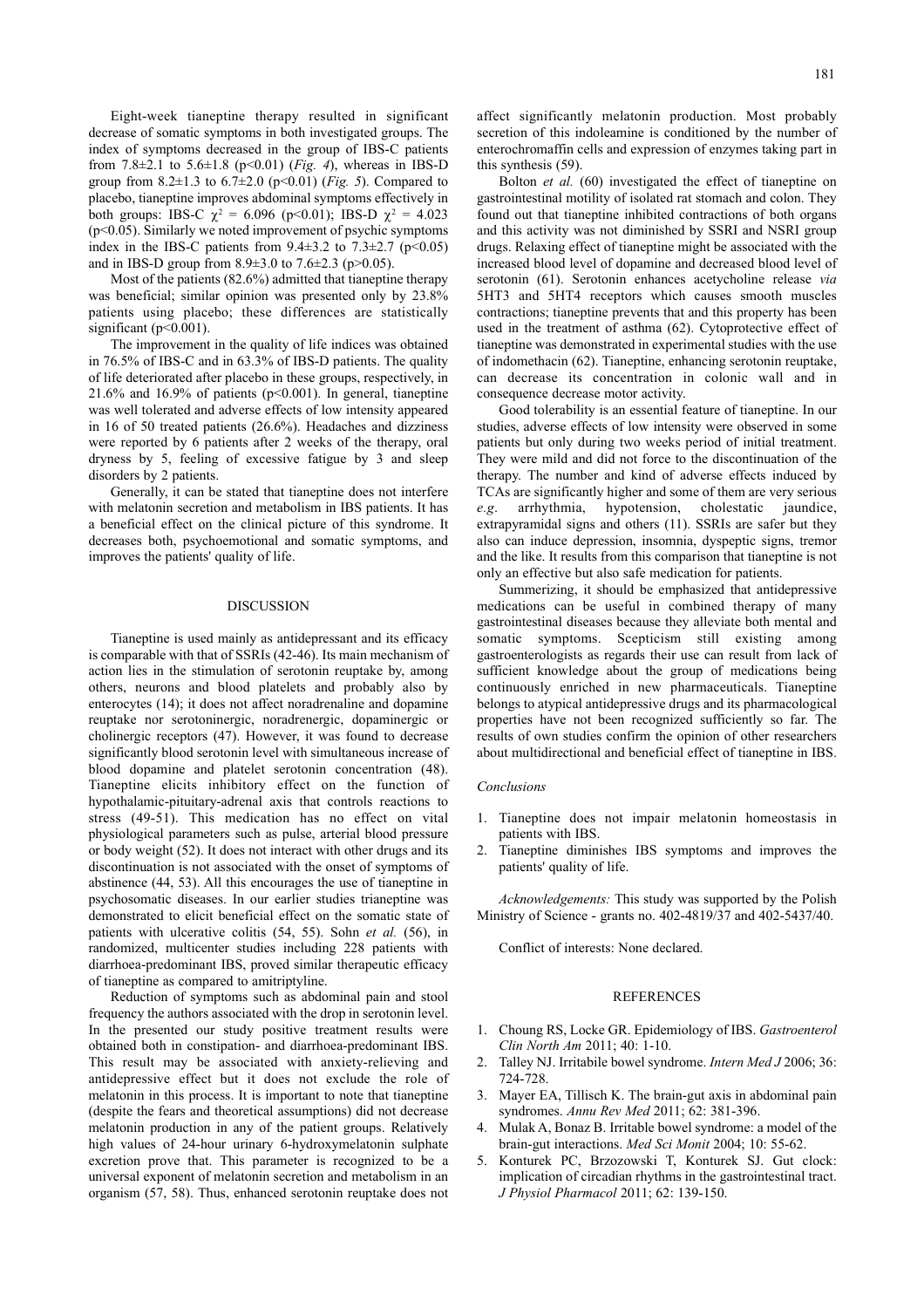- 6. Jones MP, Dilley JB, Drossman D, Crowell MD. Brain-gut connections in functional GI disorders: anatomic and physiologic relationships. *Neurogastroenterol Motil* 2006; 18: 91-103.
- 7. Konturek PC, Brzozowski T, Konturek SJ. Stress and the gut: pathophysiology, clinical consequences, diagnostic approach and treatment options. *J Physiol Pharmacol* 2011; 62: 591-599.
- 8. Lydiard RB. Irritable bowel syndrome, anxiety, and depression: what are the links? *J Clin Psychiatry* 2001; 62(Suppl 8): 38-45.
- 9. Castle MZ, Silk DB, Libby GW. The rationale for antidepressant therapy in functional gastrointestinal disorders. *Aliment Pharmacol Ther* 2004; 19: 969-979.
- 10. Jackson JL, O'Malley PG, Tomkins G, Balden E, Santoro J, Kroenke K. Treatment of functional gastrointestinal disorders with antidepressant medications: a meta-analysis. *Am J Med* 2000; 108: 65-72.
- 11. Ford AC, Talley NJ, Schoenfeld PS, Quigley EM, Moayyedi P. Efficacy of antidepressants and psychological therapies in irritable bowel syndrome: systematic review and metaanalysis. *Gut* 2009; 58: 367-378.
- 12. Camilleri M, Andresen V. Current and novel therapeutic options for irritable bowel syndrome management. *Dig Liver Dis* 2009; 41: 854-862.
- 13. Grover M, Drossman DA. Centrally acting therapies for irritable bowel syndrome. *Gastroenterol Clin North Am* 2011; 40: 183-206.
- 14. Rajagopalan M, Kurian G, John J. Symptom relief with amitriptyline in the irritable bowel syndrome. *J Gastroenterol Hepatol* 1998; 13: 738-741.
- 15. Vahedi H, Merat S, Momtahen S, *et al.* Clinical trial: the effect of amitriptyline in patients with diarrhoeapredominant irritable bowel syndrome. *Aliment Pharmacol Ther* 2008; 27: 678-684.
- 16. Morgan V, Pickens D, Gautam S, Kessler R, Mertz H. Amitriptyline reduces rectal pain related activation of the anterior cingulate cortex in patients with irritable bowel syndrome. *Gut* 2005; 54: 601-607.
- 17. Gillman PK. Tricyclic antidepressant pharmacology and therapeutic drug interactions updated. *Br J Pharmacol* 2007; 151: 737-748.
- 18. Gorard DA, Libby GW, Farthing MJ. Influence of antidepressants on whole gut and orocaecal transit times in health and irritable bowel syndrome. *Aliment Pharmacol Ther* 1994; 8: 159-166.
- 19. Bixquert-Jimenez M, Bixquert-Pla L. Antidepressant therapy in functional gastrointestinal disorders. *Gastroenterol Hepatol* 2005; 28: 485-492.
- 20. Vahedi H, Merat S, Rashidioon A, Ghoddoosi A, Malekzadeh R. The effect of fluoxetine in patients with pain and constipation-predominant irritable bowel syndrome: a double-blind randomized-controlled study. *Aliment Pharmacol Ther* 2005; 22: 381-385.
- 21. Atkinson W, Lockhart S, Whorwell PJ, Keevil B, Houghton LA. Altered 5-hydroxytryptamine signaling in patients with constipation- and diarrhea-predominant irritable bowel syndrome. *Gastroenterology* 2006; 130: 34-43.
- 22. Kuiken SD, Tytgat GN, Boeckxstaens GE. The selective serotonin reuptake inhibitor fluoxetine does not change rectal sensitivity and symptoms in patients with irritable bowel syndrome: a double blind, randomized, placebocontrolled study. *Clin Gastroenterol Hepatol* 2003; 1: 219-928.
- 23. Siproudhis L, Dinasquet M, Sebille V, Reymann JM, Bellissant E. Differential effects of two types of antidepressants, amitriptyline and fluoxetine, on anorectal

motility and visceral perception. *Aliment Pharmacol Ther* 2004; 20: 689-695.

- 24. Pacher P, Ungvari Z, Kecskemeti V, Friedmann T, Furst S. Serotonin reuptake inhibitors fluoxetine and citalopram relax intestinal smooth muscle. *Can J Physiol Pharmacol* 2001; 79: 580-584.
- 25. Dunlop SP, Coleman NS, Blackshaw E, *et al.* Abnormalities of 5-hydroxytryptamine metabolism in irritable bowel syndrome. *Clin Gastroenterol Hepatol* 2005; 3: 349-357.
- 26. Pierpaoli W, Regelson W. The melatonin miracle. New York, Simon and Schuster, 1996.
- 27. Reiter RJ, Tan DX, Mayo JC, Sainz RM, Leon J, Czarnocki Z. Melatonin as an antioxidant: biochemical mechanisms and pathophysiological implications in humans. *Acta Biochim Pol* 2003; 50: 1129-1146.
- 28. Brzozowski T, Konturek PC, Konturek SJ, *et al.* The role of melatonin and L-tryptophan in prevention of acute gastric lesions induced by stress, ethanol, ischemia, and aspirin. *J Pineal Res* 1997; 23: 79-89.
- 29. Terry PD, Villinger F, Bubenik GA, Sitaraman SV. Melatonin and ulcerative colitis: evidence, biological mechanisms, and future research. *Inflamm Bowel Dis* 2009; 15: 134-140.
- 30. Bubenik GA. The effect of serotonin, N-acetylserotonin, and melatonin on spontaneous contractions of isolated rat intestine. *J Pineal Res* 1986; 3: 41-54.
- 31. Harlow HJ, Weekley BL. Effect of melatonin on the force of spontaneous contractions of in vitro rat small and large intestine. *J Pineal Res* 1986; 3: 277-284.
- 32. Reyes-Vazquez C, Naranjo-Rodriguez EB, Garcia-Segoviano JA, Trujillo-Santana JT, Prieto-Gomez B. Apamin blocks the direct relaxant effect of melatonin on rat ileal smooth muscle. *J Pineal Res* 1997; 22: 1-8.
- 33. Kasimay O, Cakir B, Devseren E, Yegen BC. Exogenous melatonin delays gastric emptying rate in rats: role of  $CCK<sub>2</sub>$ and 5-HT3 receptors. *J Physiol Pharmacol* 2005; 56: 543-553.
- 34. Pozo MJ, Gomez-Pinilla PJ, Camello-Almaraz C, *et al.* Melatonin, a potential therapeutic agent for smooth musclerelated pathological conditions and aging. *Curr Med Chem* 2010; 17: 4150-4165.
- 35. Chen CQ, Fichna J, Bashashati M, Li YY, Storr M. Distribution, function and physiological role of melatonin in the lower gut. *World J Gastroenterol* 2011; 17: 3888-3898.
- 36. Fuchs E, Simon M, Schmelting B. Pharmacology of a new antidepressant: benefit of the implication of the melatonergic system. *Int Clin Psychopharmacol* 2006; 21(Suppl 1): 17-20.
- 37. Dubovsky SL, Warren C. Agomelatine, a melatonin agonist with antidepressant properties. *Expert Opin Investig Drugs* 2009; 18: 1533-1540.
- 38. Lu WZ, Gwee KA, Moochhalla S, Ho KY. Melatonin improves bowel symptoms in female patients with irritable bowel syndrome: a double-blind placebo-controlled study. *Aliment Pharmacol Ther* 2005; 22: 927-934.
- 39. Song GH, Leng PH, Gwee KA, Moochhala SM, Ho KY. Melatonin improves abdominal pain in irritable bowel syndrome patients who have sleep disturbances: a randomised, double blind, placebo controlled study. *Gut* 2005; 54: 1402-1407.
- 40. Saha L, Malhotra S, Rana S, Bhasin D, Pandhi P. A preliminary study of melatonin in irritable bowel syndrome. *J Clin Gastroenterol* 2007; 41: 29-32.
- 41. Mozaffari S, Rahimi R, Abdollahi M. Implications of melatonin therapy in irritable bowel syndrome: a systematic review. *Curr Pharm Des* 2010; 16: 3646-3655.
- 42. Brink CB, Harvey BH, Brand L. Tianeptine: a novel atypical antidepressant that may provide new insights into the